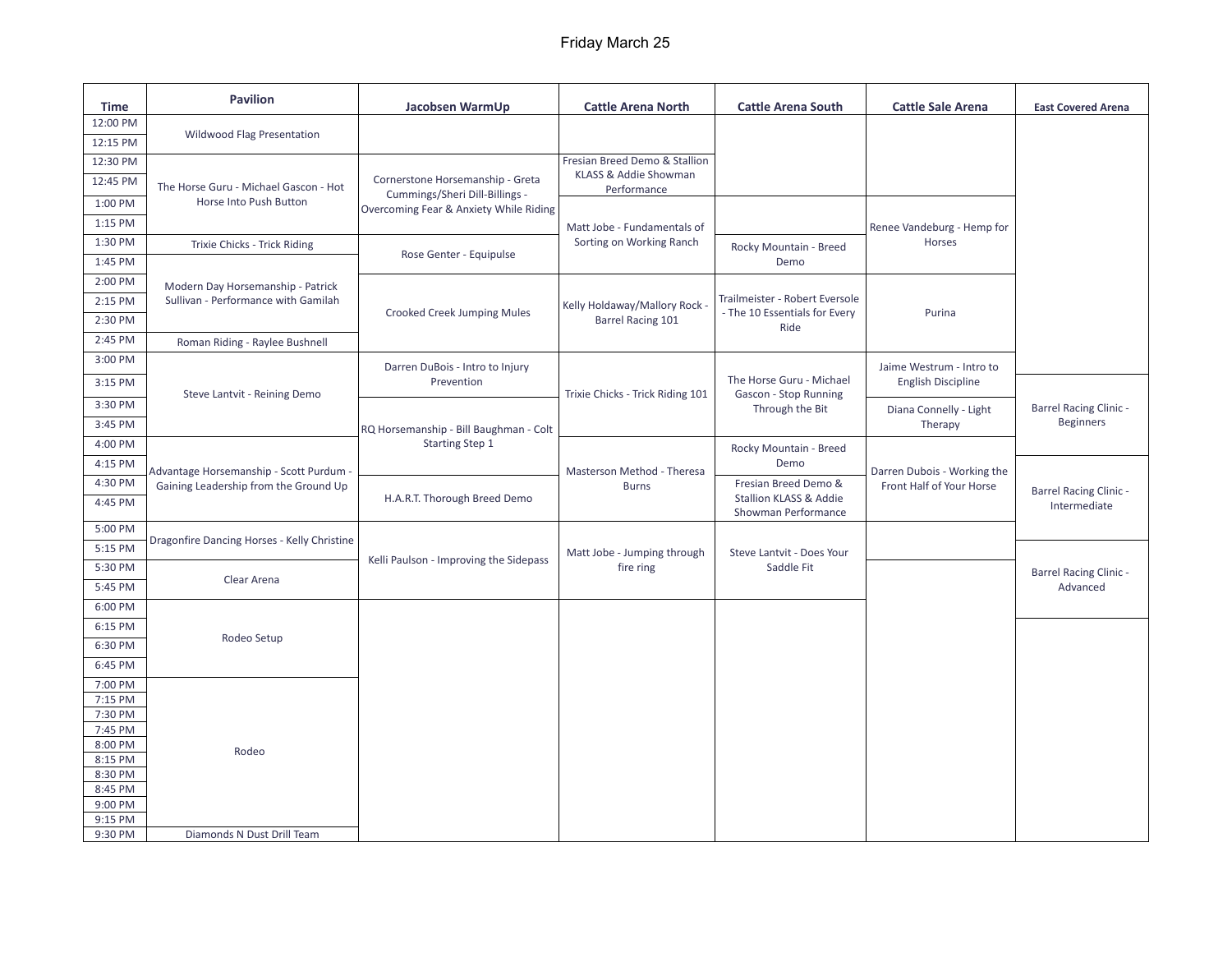## Saturday March 26

| Time           | <b>Pavilion</b>                                   | Jacobsen WarmUp                                                          | <b>Cattle Arena North</b>                                 | <b>Cattle Arena South</b>                                            | <b>Cattle Sale Arena</b>                               | <b>East Covered Arena</b>                         |
|----------------|---------------------------------------------------|--------------------------------------------------------------------------|-----------------------------------------------------------|----------------------------------------------------------------------|--------------------------------------------------------|---------------------------------------------------|
| 8:30           | Wildwood Flag                                     |                                                                          |                                                           |                                                                      |                                                        |                                                   |
| 8:45           | Wildwood Veteran Drill Team                       |                                                                          |                                                           |                                                                      |                                                        |                                                   |
| 9:00           | Dayton Wrangler Drill Team                        | Mid Iowa Driving - Harnessing &                                          | Roman Riding - Raylee Bushnell                            |                                                                      | McKenzie Bushaw - Confirmation                         |                                                   |
| 9:15           | Escaramuza Amasonas del Bajio                     | Hitching for One                                                         | <b>High Limits Clydesdales</b>                            | Advantage Horsemanship - Scott<br>Purdum - What to do When Sh*t Hits | and Biomechanics                                       |                                                   |
| 9:30           | Red Rock Drill Team                               | Rose Genter - Equipulse                                                  | Dragonfire Dancing Horses - Kelly                         | the Fan                                                              | Jaimie Westrum - Intro to English                      |                                                   |
| 9:45           | Dayton Wrangler Drill Team                        |                                                                          | Christine                                                 |                                                                      | Tack                                                   |                                                   |
| 10:00          | Diamonds N Dust Drill Team                        |                                                                          |                                                           |                                                                      |                                                        |                                                   |
| 10:15<br>10:30 | Fresian Experience Breed Demo                     | Crooked Creek Jumping Mules                                              | Trixie Chicks - Trick Riding 101                          | Matt Jobe - Jumping Through Fire Ring                                | Trailmeister - Robert Eversole -                       |                                                   |
|                | The Horse Guru - Michael Gascon -                 |                                                                          |                                                           |                                                                      | The ABC's of Trail Riding                              |                                                   |
| 10:45<br>11:00 | Setting your Horse Up for Success in              |                                                                          |                                                           |                                                                      |                                                        |                                                   |
| 11:15          | the Show Ring                                     |                                                                          |                                                           |                                                                      |                                                        |                                                   |
| 11:30          |                                                   | Modern Day Horsemanship - Patrick<br>Sullivan - Bridless Clinic          | Steve Lantvit Horsemanship - Ranch<br>Reining             | Kelly Holdaway/Mallory Rock - Barrel<br>Racing 101                   | Brooke Moeller -<br>Endurance/Distance                 |                                                   |
| 11:45          | Mid Iowa Driving AssociationWagons -<br>Phil Duey |                                                                          |                                                           |                                                                      |                                                        |                                                   |
| 12:00          |                                                   |                                                                          |                                                           |                                                                      |                                                        |                                                   |
| 12:15          |                                                   | Cornerstone Horsemanship - Greta                                         |                                                           |                                                                      | American National Insurance<br>Mike Glandorf           |                                                   |
| 12:30          | Parade of Breeds                                  | Cummings/Sheri Dill-Billings - How to                                    | RQ Horsemanship - Bill Baughman -<br>Colt Starting Step 2 | Advantage Horsemanship - Scott<br>Purdum - Face Your Fears           |                                                        |                                                   |
| 12:45          |                                                   | Ride the Spook Out                                                       |                                                           |                                                                      | Kelli Paulson - building obstacles                     |                                                   |
| 1:00           |                                                   |                                                                          |                                                           |                                                                      |                                                        |                                                   |
| 1:15           | Trixie Chicks - Trick Riding                      | <b>Stick Pony Races</b>                                                  |                                                           |                                                                      |                                                        |                                                   |
| 1:30           | leave open                                        |                                                                          |                                                           | Crooked Creek Jumping Mules                                          |                                                        | <b>Barrel Racing Clinic -</b><br><b>Beginners</b> |
| 1:45           |                                                   | Medicine River - Rachel Wehrheim -                                       |                                                           |                                                                      | Diana Connelly - Light Therapy                         |                                                   |
| 2:00           |                                                   | Dressage for the Everyday Rider                                          |                                                           |                                                                      |                                                        |                                                   |
| 2:15           | Charros                                           |                                                                          |                                                           | Steve Lantvit Horsemanship -<br>Foundation of Neck Reining           | Darren Dubois - Working the<br>Back Half of Your Horse | <b>Barrel Racing Clinic -</b><br>Intermediate     |
| 2:30           |                                                   | Trick Training Clinic w/Addie Hansell &<br>Fresian Experience            | Draft Horse Pulls                                         |                                                                      |                                                        |                                                   |
| 2:45           |                                                   |                                                                          |                                                           |                                                                      |                                                        |                                                   |
| 3:00           | Indelacio                                         | Morgan - Breed Demo                                                      |                                                           | Kelli Paulson - Building Confidence in<br>Horse & Rider              | Purina                                                 | <b>Barrel Racing Clinic -</b><br>Advanced         |
| 3:15           |                                                   |                                                                          |                                                           |                                                                      |                                                        |                                                   |
| 3:30           |                                                   |                                                                          |                                                           |                                                                      |                                                        |                                                   |
| 3:45           |                                                   | Rocky Mountain - Breed Demo                                              |                                                           |                                                                      |                                                        |                                                   |
| 4:00           |                                                   |                                                                          |                                                           |                                                                      |                                                        |                                                   |
| 4:15           |                                                   | The Horse Guru - Michael Gascon -<br>Traffic Issues in the Warm Up Arena | H.A.R.T. Thorough Breed Demo                              | <b>Battle of the Breeds</b>                                          | Renee Vandeburg - Hemp for<br>Horses                   |                                                   |
| 4:30           | Youth Rodeo                                       |                                                                          |                                                           |                                                                      |                                                        |                                                   |
| 4:45           |                                                   |                                                                          |                                                           |                                                                      |                                                        |                                                   |
| 5:00           |                                                   |                                                                          | <b>Battle of the Breeds</b>                               |                                                                      |                                                        |                                                   |
| 5:15           |                                                   | Masterson Method - Theresa Burns                                         |                                                           |                                                                      | Wayne Williams                                         |                                                   |
| 5:30           | <b>Clear Pavilion</b>                             |                                                                          | Icelandics<br><b>Trail Challenge Setup</b>                |                                                                      |                                                        |                                                   |
| 5:45           |                                                   |                                                                          |                                                           |                                                                      |                                                        |                                                   |
| 6:00           |                                                   |                                                                          |                                                           |                                                                      |                                                        |                                                   |
| 6:15           | Rodeo Set Up                                      |                                                                          |                                                           |                                                                      |                                                        |                                                   |
| 6:30           |                                                   |                                                                          |                                                           |                                                                      |                                                        |                                                   |
| 6:45           |                                                   |                                                                          |                                                           |                                                                      |                                                        |                                                   |
| 7:00           | Pyro National Anthem / Rodeo                      |                                                                          |                                                           |                                                                      |                                                        |                                                   |
| 7:15<br>7:30   |                                                   |                                                                          |                                                           |                                                                      |                                                        |                                                   |
| 7:45           |                                                   |                                                                          |                                                           |                                                                      |                                                        |                                                   |
| 8:00           |                                                   |                                                                          |                                                           |                                                                      |                                                        |                                                   |
| 8:15<br>8:30   | Rodeo                                             |                                                                          |                                                           |                                                                      |                                                        |                                                   |
| 8:45           |                                                   |                                                                          |                                                           |                                                                      |                                                        |                                                   |
| 9:00           |                                                   |                                                                          |                                                           |                                                                      |                                                        |                                                   |
| 9:15<br>9:30   | Diamonds N Dust Drill Team                        |                                                                          |                                                           |                                                                      |                                                        |                                                   |